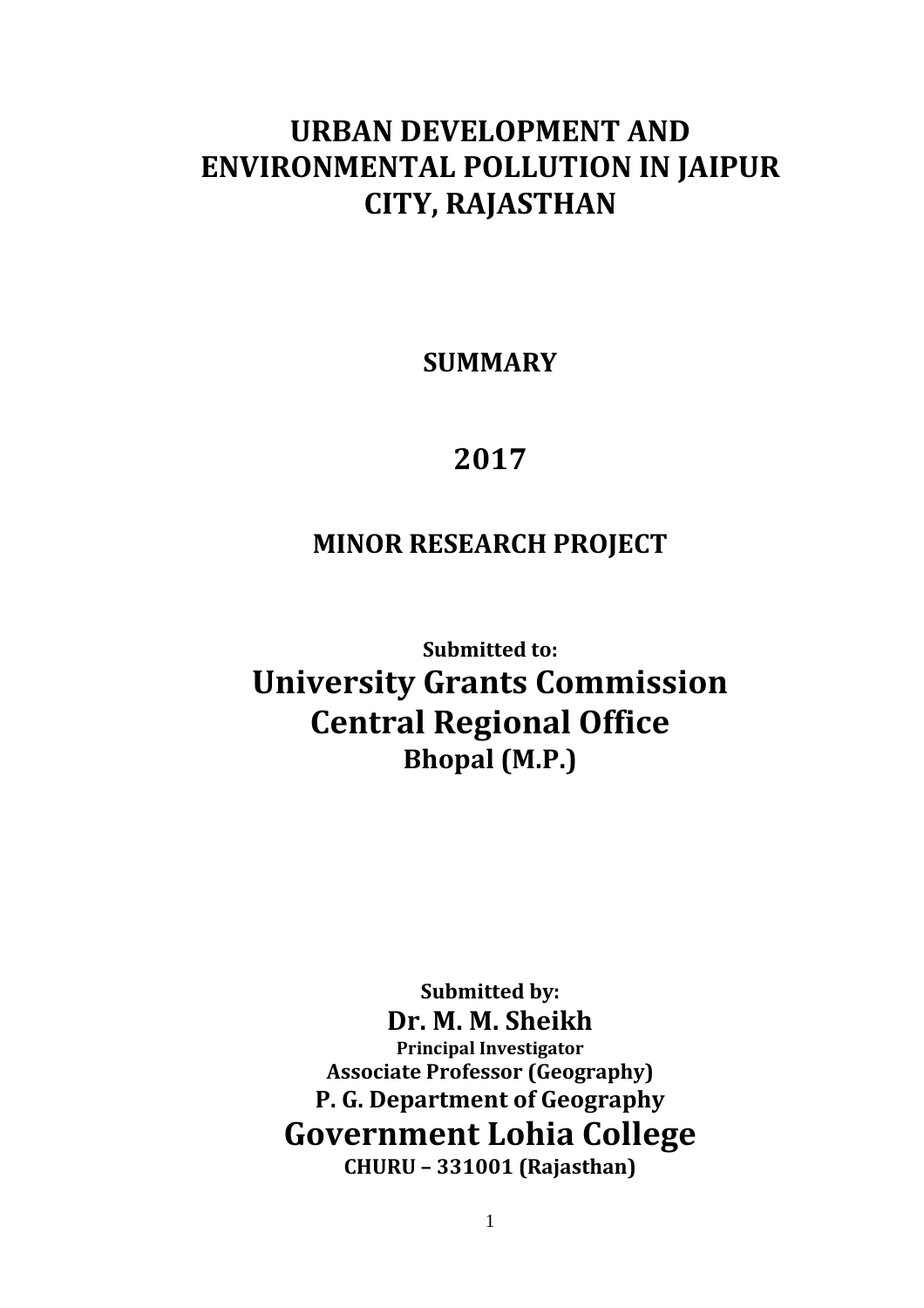#### **SUMMARY**

"A beautiful environment generates beautiful minds and beautiful minds lead to creativity". As one contemplates the alluring words spoken by Dr. A.P.J. Abdul Kalam, it instantaneously makes one believe and treat 'creativity' as the birthplace for several indispensable questions responsible for many scientific discoveries enriching human societies. The recent studies show that in most of the developing countries including India, concern for environment is widely expressed. The "Environment" comprises all entities, living and non-living, natural or manmade, external to oneself, and their interrelationships, which provide value, now or perhaps in the future, to humankind. Environmental concerns relate to their degradation through actions of humans. We the human species and all our activities are also an integral part of the dynamic environment. Our biological survival is totally dependent upon the stability of our surroundings which is nothing but a complex set of processes in dynamic equilibrium. Hence automatically all our developmental activities if they are to be beneficial and sustainable must be anchored on the environmental and ecological precepts.

Environmental sustainability, Millennium Development Goal, is critical to the attainment of the other MDG goals. Natural resources are the basis of subsistence in many poor communities. In fact, natural capital accounts for 26 percent of the wealth of low income countries. Up to 20 percent of the total burden of disease in developing countries is associated with environmental risks. Poor women are particularly vulnerable to respiratory infections related to exposure to indoor air pollution. Acute respiratory infections are the leading cause of death in children, with pneumonia killing more children under the age of five than any other illness. A combination of unsafe water and poor sanitation is the world's second biggest killer of children. About 1.8 million children die annually and about 443 million school days are missed due to diarrhea. Clean water and air are powerful preventative medicines. Sustainable management of natural resources contributes to poverty alleviation, helps reduce diseases and child mortality, improves maternal health, and can contribute to gender equity and universal education.

The key environmental challenges that the country faces relate to the nexus of environmental degradation with poverty in its many dimensions, and economic growth. These challenges are intrinsically connected with the state of environmental resources, such as land, water, air, and their flora and fauna. It is increasingly evident that poor environmental quality has adversely affected human health. This issue is also greatly realized by the every segment of the population. We cannot ignore the population from the environment and the process of development as these two are very intimately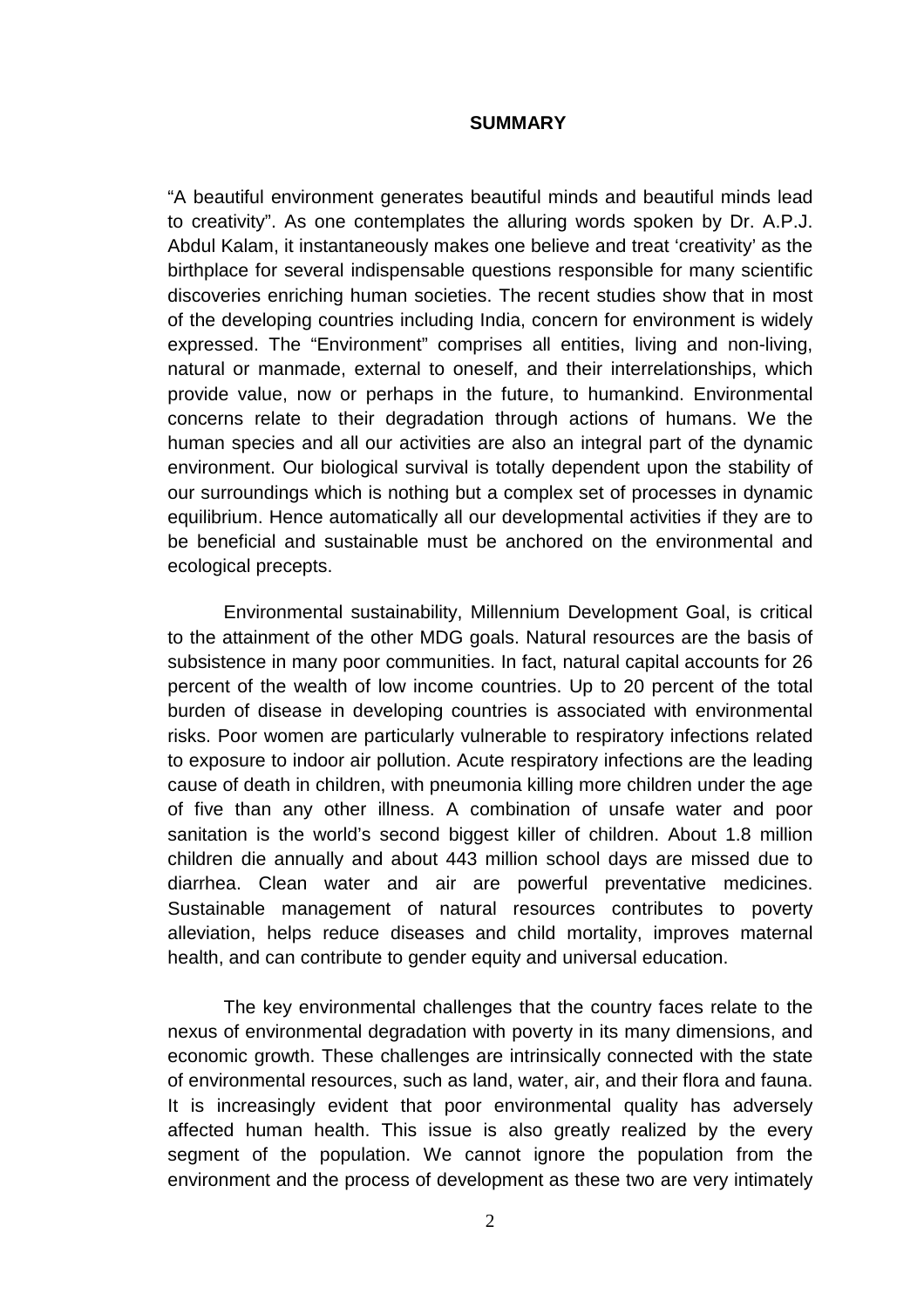related with human civilization. Man lives within the environment and get the better quality of life from the process of development. Environmental degradation has a serious impediment to economic development and the eradication of poverty in the developing world.

Jaipur is one of the first planned cities of India. Jaipur city was laid out on grid pattern with its streets as a fine example of a well planned city in Northern India and gained prosperity from its earlier time. Urbanization in the Indian subcontinent dates to about 2150 B.C. Mohenjodaro and Harappa cities were also planned in the proto-historic time. The cities featured gridiron patterns, elaborate drainage system, barracks-like blocks of houses and the buildings for shops and crafts. According to the city development plan Jaipur is a fast growing city, ranking 11th in the list of Indian mega cities with a population of 2.3 million and annual growth rate of 4.5 percent. Jaipur forms the urban core being the only million plus city in the state. It is the primate city of the state acting as the center for education and employment opportunities. It attracts migration from all parts of the state (70 percent of migrants come from within the state). The city offers jobs in commerce, services and the informal sector and shows a high economic growth compared to several other Indian cities. Jaipur is one of the most sought after tourist destination in the world with about 3000 tourists visiting the city every day.

### **OBJECTIVES:**

The principal objectives of this study are enumerated below. These objectives relate to current perceptions of key environmental challenges.

- To examine the impact of growing urbanization on the overall quality of human life.
- To examine the impact of urbanization on environmental factors.
- To highlight the cause of the environmental degradation and its impact.
- To assess the pollution problems in terms of air, waste water and noise.
- To examine the land use and land cover changes and its management.
- To assess the industrial development and its impact on city's environment.

### **HYPOTHESIS:**

Following hypotheses have been tested in the study:

• Urban development is a consequence of availability of economic opportunities.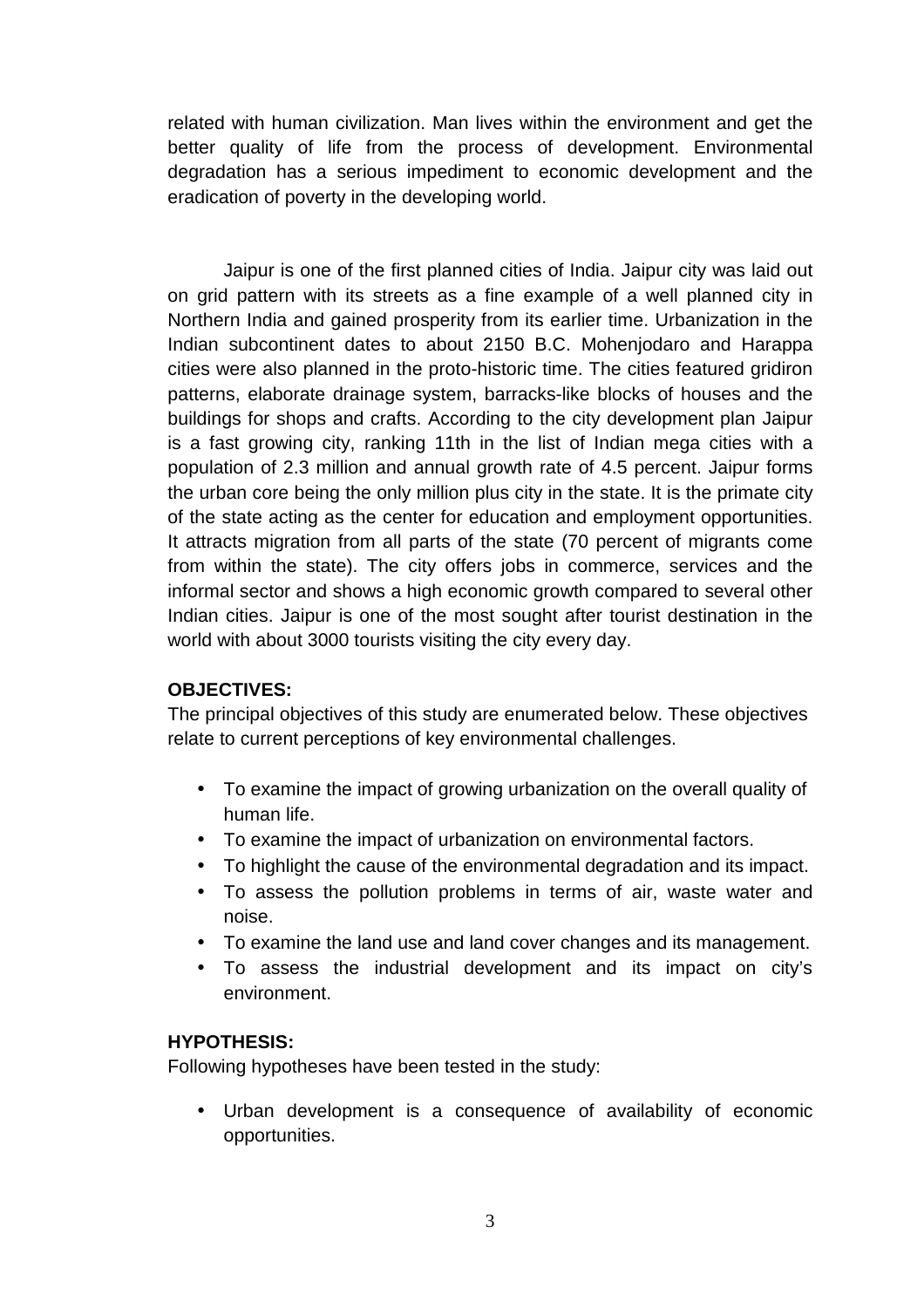- To identify the major issues related to infrastructural development and environmental pollution of the city.
- Urbanization leads to growth of slum population.
- Urban development leads to degradation in quality of life.
- Environmental degradation is the consequence of rapid urbanization.
- Urban development leads to mismanagement of transportation.
- To suggest the possible measures to cope up and manage problems arising out of urban development.

### **RESEARCH DESIGN AND METHODOLOGY:**

Primary data has been collected through schedule in which the questions have been framed specially to study the development and environmental pollution level of Jaipur city. For this about 1000 persons have been interviewed through structured schedule. Apart from this secondary data has also been collected. The following secondary data have been collected.

- Demographic data of Jaipur, Census of India, Jaipur.
- Land use data of District Statistical Abstracts, Master Plan, Jaipur, JDA, Nagar Nigam, Jaipur etc.
- Air, noise and waste water pollution data, Rajasthan Pollution Control Board (RPCB), Jaipur.
- Garbage and solid waste data from RPCB, Rajasthan Pollution Control Board (RPCB) and Nagar Nigam, Jaipur.

### **STUDY AREA:**

Jaipur is situated in the eastern part of Rajasthan, surrounded on three sides by the rugged Aravali hills. It is surrounded by Alwar and Sikar in the North; by Sikar, Nagaur and Ajmer in West; by Ajmer, Tonk and Sawai Madhopur in the South and by Dausa and Bharatpur districts in East. It has an average elevation of 430 meters. Jaipur was founded in 1728 A.D. Maharaja Jai Singh was the founder of Jaipur city which is famous for its wonderful architectural planning. The city has many historical monuments and buildings even as on today. The climate of Jaipur city is semi arid and average rainfall per year is 556.4 mm. The rainy season lasts from June to September. The dry bulb temperature lies between 45<sup>0</sup> C to 25<sup>0</sup> C in summer and 22<sup>0</sup> C to 8<sup>0</sup> C in winter. The city is renowned for heritage and its color symmetry and thus known as the pink city. According to the census 2011, Jaipur district has a population of 6,663,971, which gives it a ranking of 10th most populous district in India. The district has a population density of 598 persons per square kilometer and a population growth rate of 26.91 percent in the decade 2001-2011. The gender ratio of this district is 909 females for every 1000 males and a literacy ratio of 76.44 percent. As of 2011, Jaipur has a population of 3,073,350. The Population of the Jaipur Metropolitan area is 3,646,590.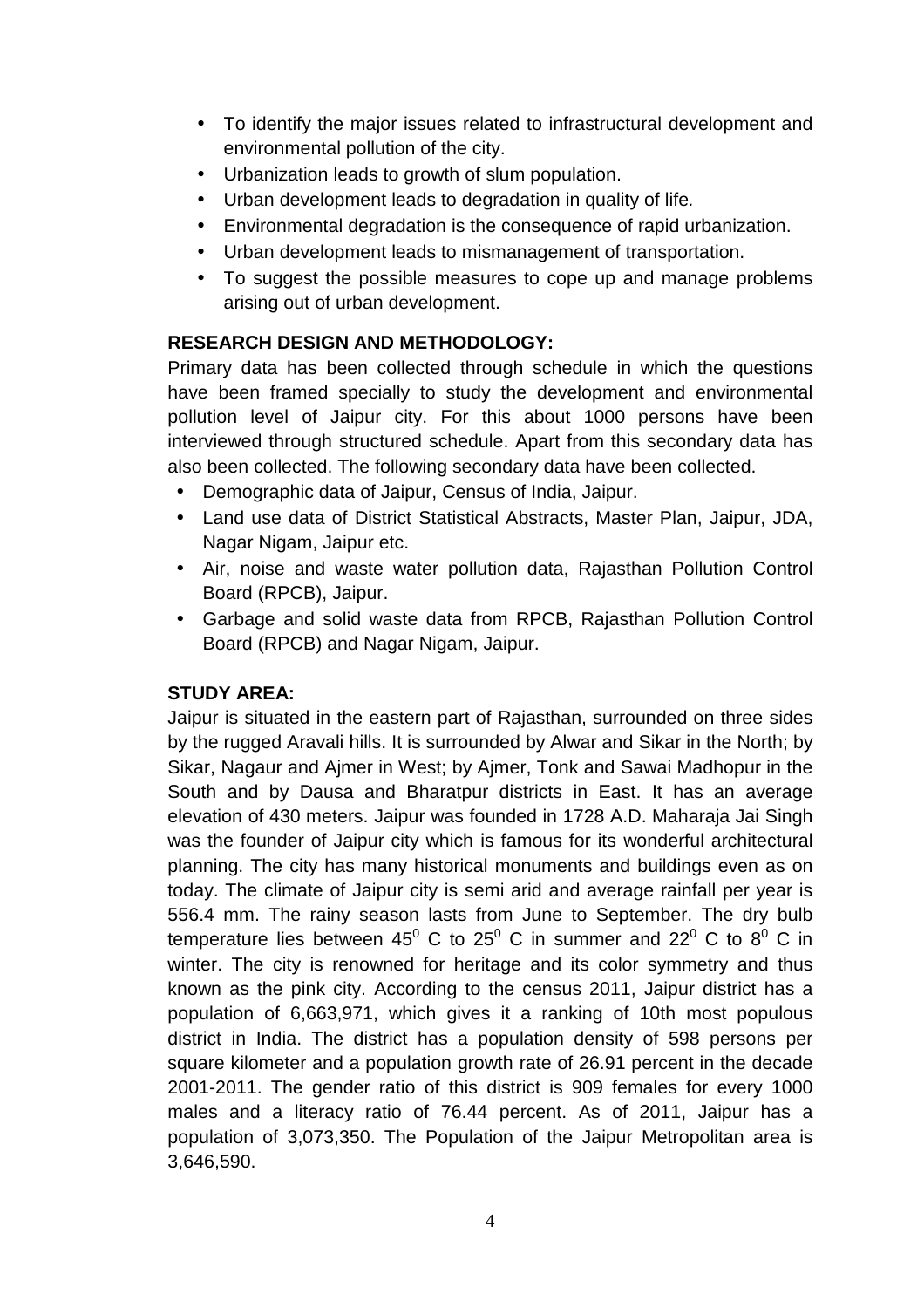#### **POPULATION CONTROL AND MANAGEMENT:**

One of the burning development issues most developing countries in the world are facing is population. As per United Nations population statistics, the world population grew by 30 percent between 1990 and 2010 which is an alarmingly high rate. Excessive population has various adverse effects including undue pressure on resources in the cities. More people mean more consumption which in turn means more exploitation of fixed and exhaustible resources. In the last centuries, the population has been increasing exponentially in cities. As the problems associated with it have hence also been increasing exponentially, timely resolving of the problem has become of the essence, so as to avoid catastrophes. Depending on the measures used to manage the population, the population size can be reduced slower or faster. However, regardless of the measure used, the reduction of the population will still take significant time. For the time being, besides engaging on this population management option, we hence also need to implement additional measures to combat climate change. People need to be told and made to understand the consequences of having too many children. Government and non-government institutions can carry awareness campaigns informing people how they will be unable to provide good nutrition, education or medical facilities to their children if they have too many. Population is also a reason for illiteracy and diseases and malnutrition and the negative effects of it are required to be communicated to the general public to expand their reasoning and understanding.

#### **CONSERVING AND ENHANCING ENVIRONMENTAL RESOURCES:**

The area faces several environmental challenges that it must address to ensure continued economic growth that is sustainable and equitable. The foremost challenge is to ensure that development activities do not erode the natural resource base on which these are dependent. For example industrialization, and urbanization have placed an increasing demand for water in the city. Water, land and forests are key resources that must be conserved and enhanced. All these should be done at grass root level.

**Sewage Management and Sanitation:** Sewage management is at its inception stage. Hence, there is a need to build infrastructure for proper conveyance, treatment and disposal of sewage. Moreover, urban slums are facing problems of inadequate sanitation facilities, and require significant attention.

**Solid Waste Management:** With growing urbanisation and economy of the urban regions in the state, generation of municipal solid waste is on the rise. The usage of plastics is despoiling the landscape, blocking drainage systems, and affecting health of animals. There is a need to ensure proper collection, segregation, processing and disposal of solid waste.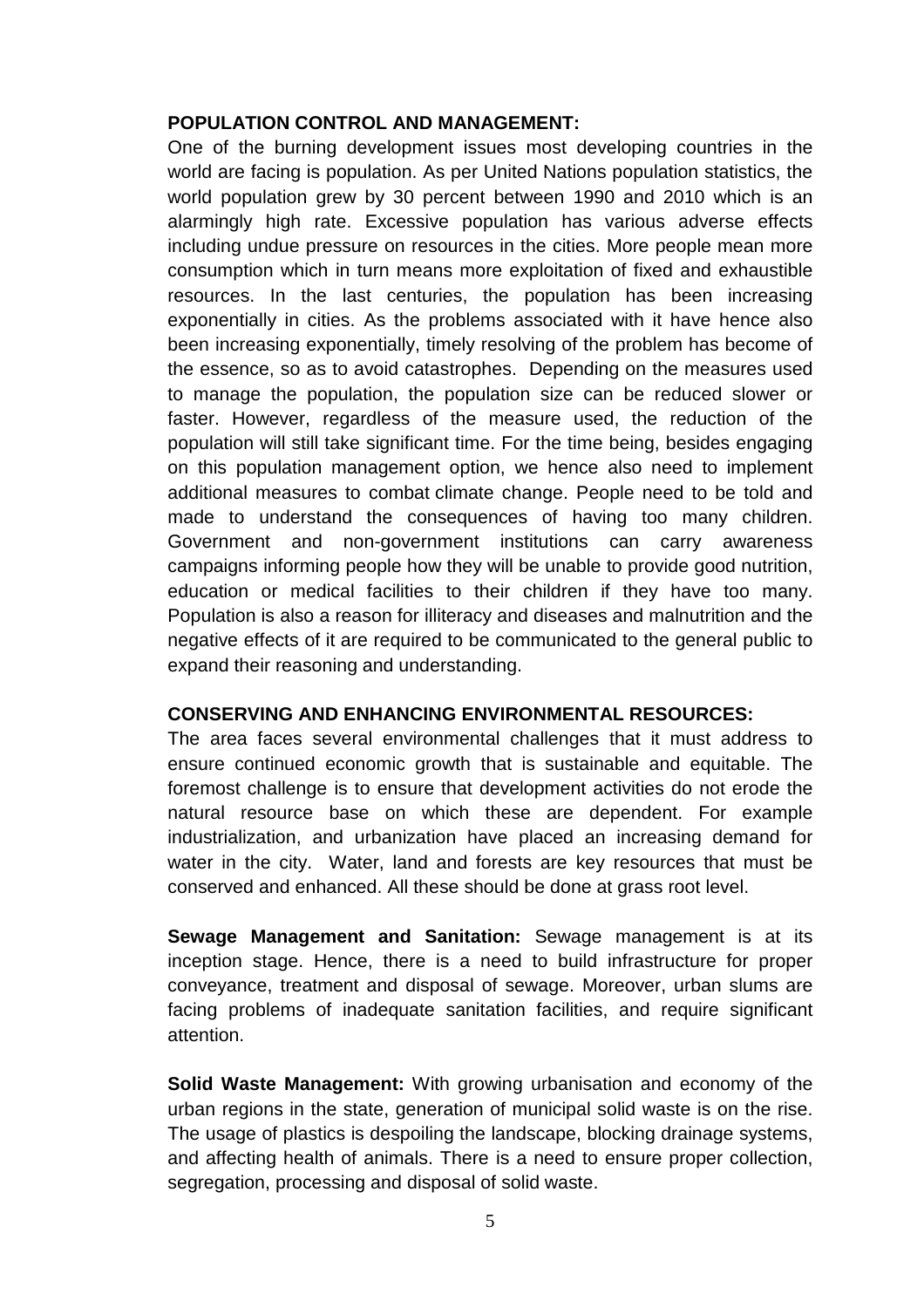**Public Transport:** Most of the cities of Rajasthan do not have an efficient public transport system, which has led to tremendous growth of private vehicles. An effective public transport system (based on cleaner fuels) depending on the city demand and characteristics is needed. Metro and Public transport is most affordable means to develop in the city. E-rickshaw (battery operated) should be encouraged.

**Urban Slums:** Urban slums in Rajasthan are facing problems of inadequate drinking water, sanitation facilities, sewage conveyance, collection of solid waste etc. Hence, this section of society demands specific attention.

**Climate Change:** Climate Change is today a reality and global issue. Since, about 60 to 75 percent of total energy is consumed in urban areas. Many cities in the developed world are planning to transform themselves into green metropolis over the next 10-20 years. Cities, especially fast growing cities in developing countries, are highly vulnerable to the impacts of climate change.

**Climate Change Risks:** Climate change will be a stress multiplier in the urban environment, especially impacting sectors such as water and sanitation, health, energy and infrastructure, with the population residing in informal settlements and slums being at high risk. Urban areas are also a significant source of green house gas emissions from fossil fuel consumption and solid waste generation. Hence, many of the actions to be implemented herein are also required from the perspective of addressing climate change concerns in urban development.

**Water Management:** Demand for water from industry, tourism and recreation, as well as sanitation and environmental purposes, has been growing apace. There has also been a sharp increase in drinking water demand with increase in population. The following measures can be taken.

- Comprehensive inventory of potential and actual water resources, perennial and ephemeral; mapping and human influences, industrial activities.
- A regulatory system should be set up for regulation of rain water harvesting at ward levels to regulate withdrawals, non-consumptive use, discharges, and conversion should be empowered to regulate rain water harvesting system.
- Improvement in the efficiency of operation and maintenance, water rates may be charged for commercial and drinking purposes. A program of water metering for water management purposes should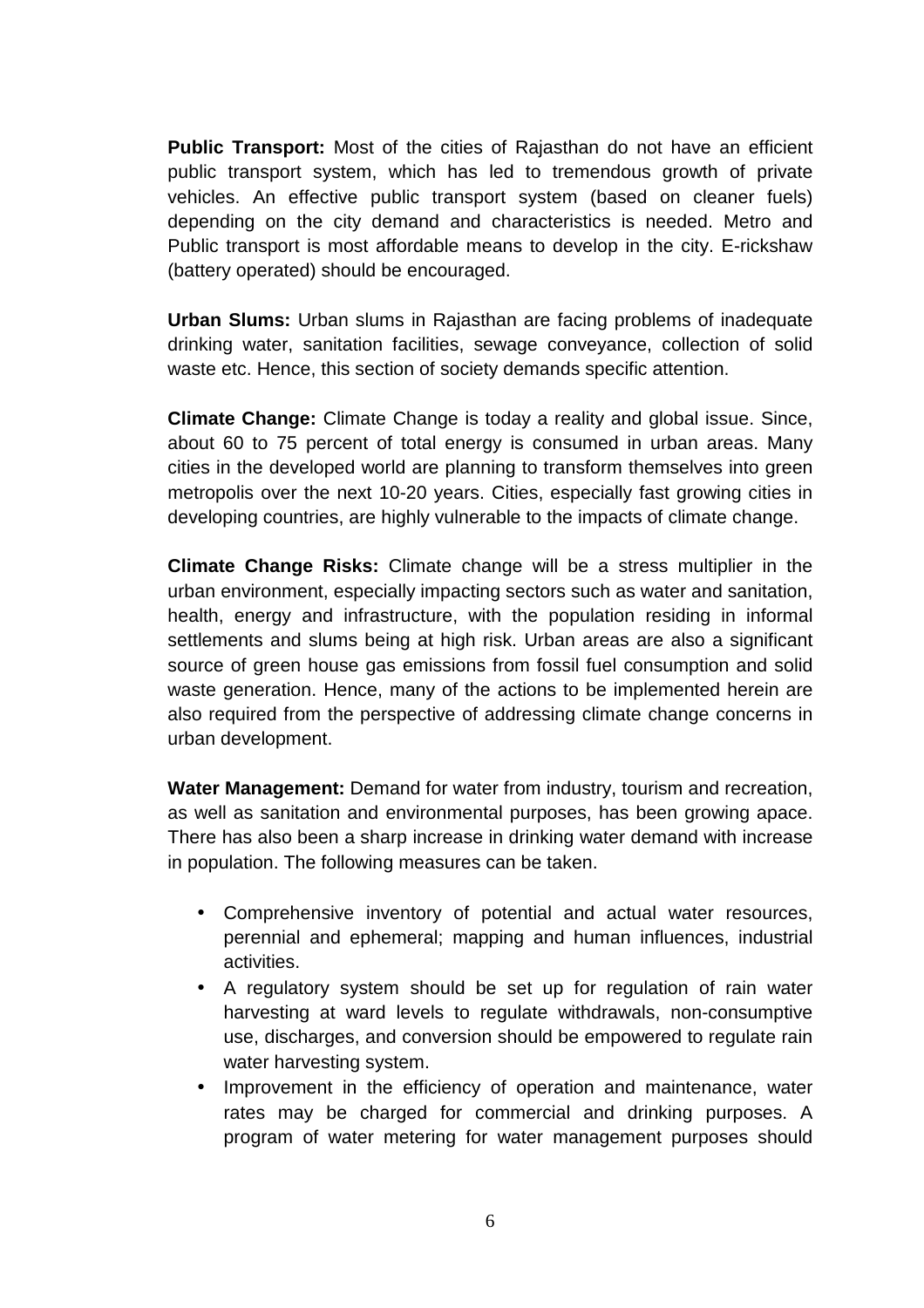apply to all significant water users irrespective of source and water ownership.

#### **CONCLUSIONS:**

- 1. Reduce fertility rates and control population, reducing pressure on urban areas. Educate and inform the people about the gains of environmental protection and sustainable development.
- 2. Effective land use planning keeping in view the strength and weakness of the land resources is advocated so as to keep proper balance between the area put under various land uses to avoid distortions and imbalances. This can also be controlled the uneven growth of the city. Urban growth council can be set to control the urban uneven growth.
- 3. The existing legal provisions are inadequate to control the enormous problems of environmental pollution of various types in the country. Therefore, the judiciary has to play a more active and constructive role. This has become all the more essential in view of the lack of awareness in the masses of the pollution problems; lack of planning and the plenty of the industries and the local bodies in this regard. New jurisprudential techniques have to be devised to deal adequately with the problems of pollution control and protection of environment.
- 4. Environmental law should be implemented effectively by adopting new instruments, mechanisms and procedures like environmental impact assessment and environmental audit and incorporate environmental objectives in manufacturing processes, minimum usage of hazardous materials and toxic chemicals, careful usage of toxic gases will reduce environmental load.
- 5. Legal provisions granting a perspective right to pollute air and water should be constructing restrictively by the authorities.
- 6. Government must initiate the programs to create public awareness with regard to relation between human rights and environmental protection and also related laws.
- 7. Sincere commitment to good environmental practices must be supported throughout the globe for sustenance of life and adopting green technologies, viz, using solar energy, low CFC emitting technology, those which are highly innovative, cost effective, ecofriendly technologies.
- 8. The government must give emphasis to the conservation of forest lands and not only forest alone. It must address itself to the ecology, biodiversity and overall significance of forests including grasslands and to forests as a biotic community and as a life supporting factor to
- 9. Solar energy also needs to be given a much greater impetus; there is the sunshine available for a greater number of days in a year.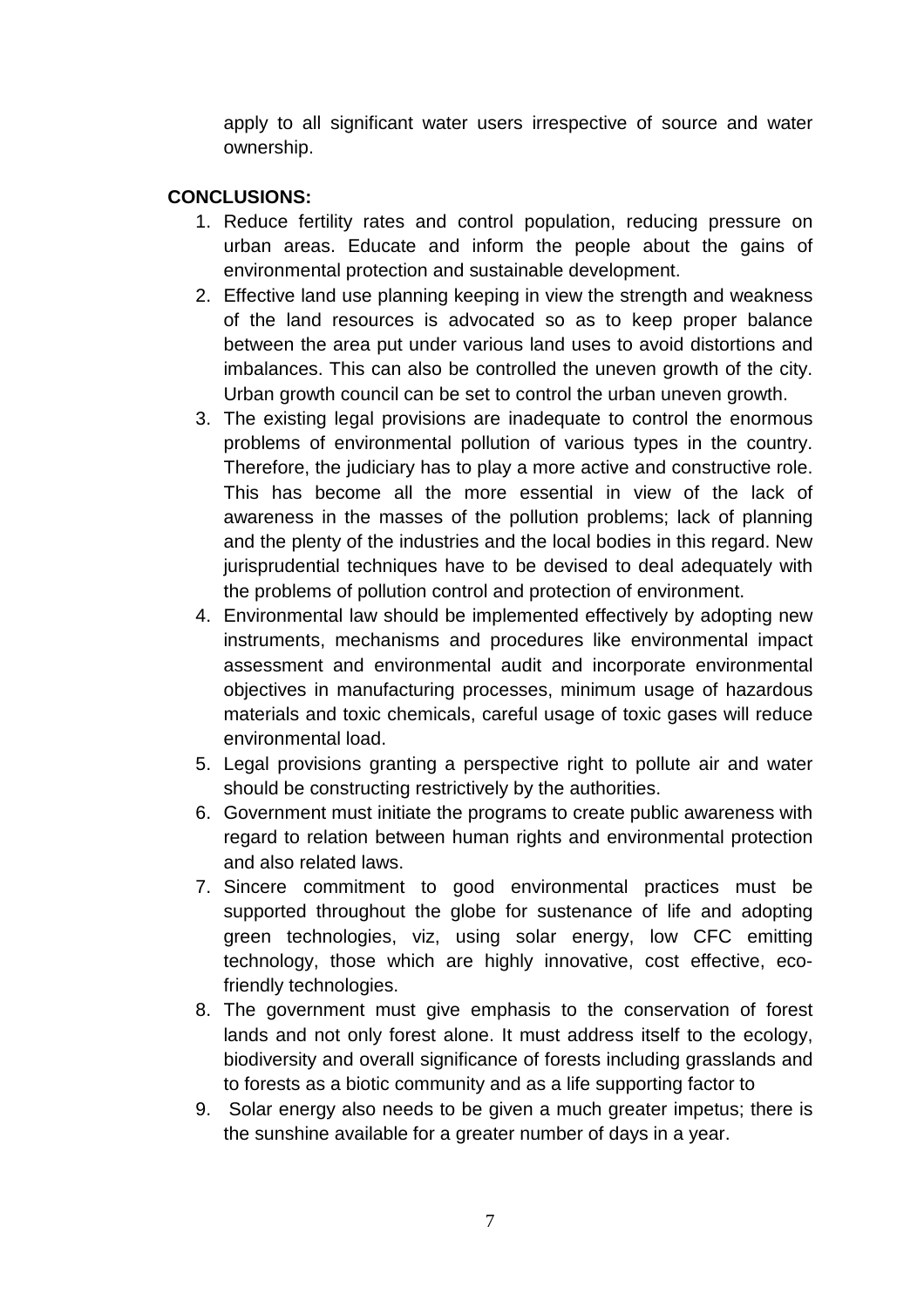- 10. Tree planting in open areas along railway lines and roads, must be undertaken and adequate funds for both tree planting and their maintenance be provided for by the departments concerned.
- 11. Water is one of the most important factors in increasing productivity and forests play an important role in maintaining sustained supply of water for drinking and various other uses. Hence special emphasis should be given on water conservation and water harvesting, which can improve productivity substantially and will help in making more water available to mitigate the water crisis.
- 12. Ecologists, environmental scientists and conservationists must be involved in developmental projects so that they may be conducted in as ecologically sound a manner as possible.
- 13. City traffic systems can be improved through provision of better operated buses, e-ricksa, metro, improved information system and prioritization of bus flows through dedicated bus lane. The key message from the review of urban transport sector in India is that the proposed approach has to be comprehensive and serve a range of human needs.
- 14. Promotion of public transport will ideally reduce the traffic congestion on the streets by discouraging the use of privatized vehicles. One important factor which can help in this regard is the provision of dedicated bus lanes, which will greatly improve the speed of the bus traffic and may help in turning people to use public transport by establishing it as a faster mode of travel. Also, eradicating or controlling the mixed traffic situation will help in easing the stress level in traffic.
- 15. To discourage the demand some of the possible solutions can be in terms of parking charges and congestion taxation. Parking prices are must be governed by market oriented approach, which justifies the cost of the land which the vehicle is occupying. More parking spaces should be identifies and developed.
- 16. **Environmental issues**: Measures necessary for mitigating the adverse environmental impacts and rehabilitating the tourism places already environmentally damaged should be incorporated in the perspective plans.
- 17. **Eco-Tourist sites Inventory and details**: The plan should list and evaluate existing/ potential tourist destination and centres and categorise them on the basis of inventory of attractions, infrastructure availability, degree of popularity, volume of traffic flow etc.
- 18. **Eco-Tourist sites Categorisation according to existing and potential**: The plan should analyse and categorise existing/ potential destinations and centres, as a stand-alone destination, part of a circuit and/ or as major attractions for special interests groups, etc.